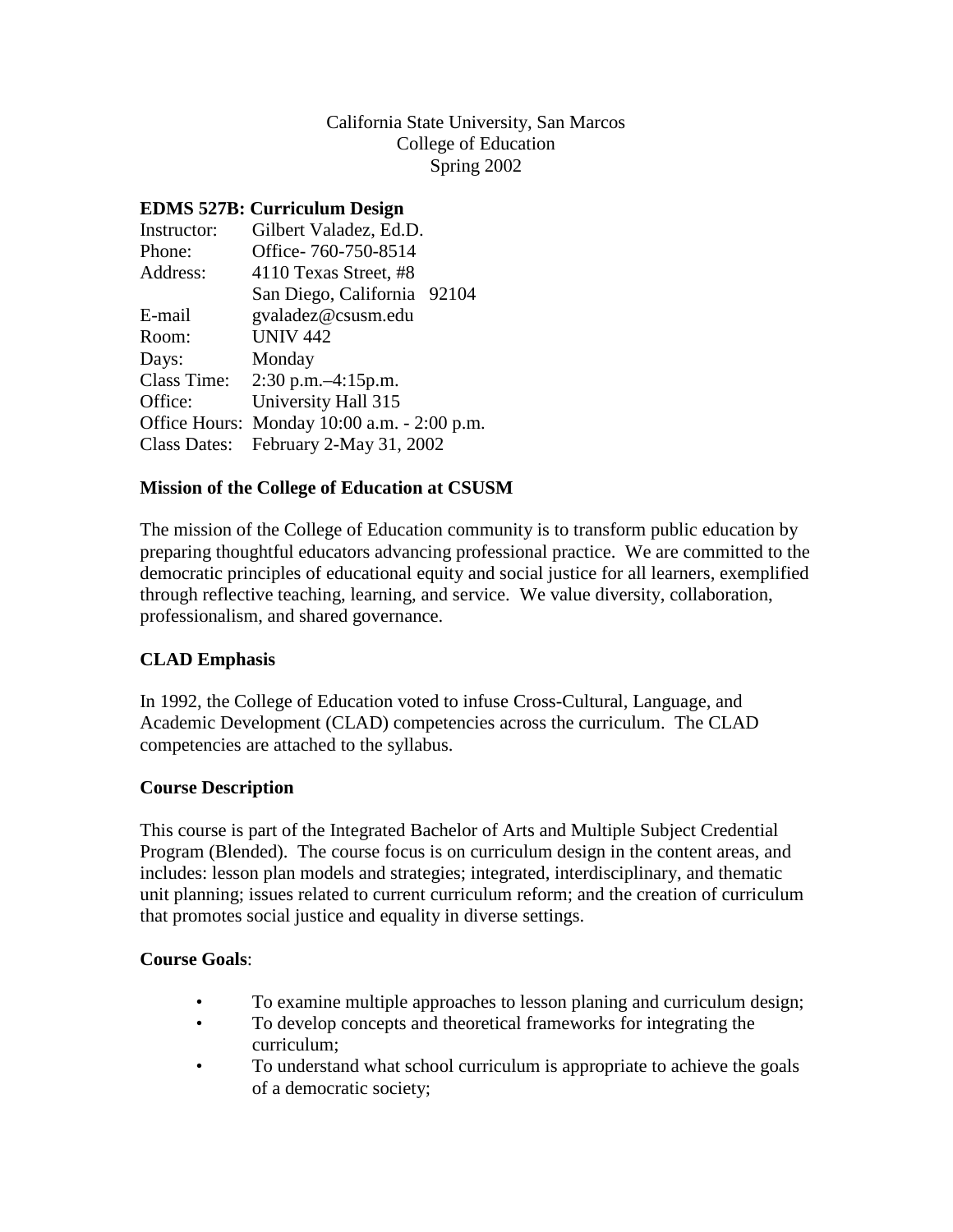- To develop teamwork skills necessary integrated curriculum planning and enactment;
- To explore connections among curriculum content areas in the direction of integrated teaching and learning;
- To examine assessment approaches congruent with integrated curriculum.

# **Required Texts:**

Passe, J (1999) Elementary School Curriculum Boston: McGraw Hill College Publishing.

Rios, F. and McDaniel, J.(1996) *Readings in learning and instruction* Boston: Pearson Custom Printing

Note: You will also need to use national/state/local curriculum guides, textbooks, etc. These you may purchase; download of the internet, borrow, etc.

# **Assignments:**

Quizzes- There will be six quizzes given throughout the semester. The quizzes will be based on information from the Passe text primarily and information given in class lectures secondarily. Each quiz will be worth five points toward your overall grade. There will be **no** make up quizzes given.

News Reports- Each student in class will be presenting to the group an article relating to curriculum from a newspaper, magazine, journal, etc. You will be given five or so minutes to report. The report will be given a value of ten points. Refer to the tentative class schedule for the date.

Unit plan- A sketch of an integrated unit plan will be completed in this class as a group project. The details of this unit plan will come forthwith. The unit plan will be given a point value of 25 points.

Resource notebook- Each student will create a resource notebook of ideas that will inform your understanding of teaching. The resource book will include references to texts, websites, CD Roms, community resources, materials catalogs, etc. Details for constructing the notebooks are forthcoming. The resource book will be given a value of 25 points.

Participation- This course is designed for active learning during class sessions. In order for this course to succeed for individuals and the group, students must come to class prepared to discuss assigned readings/topics and to participate in class activities. Participation will be given a point value of ten.

It is expected that students will conduct themselves in a professional manner. Students are expected to adhere to standards of dependability, confidentiality, academic honest,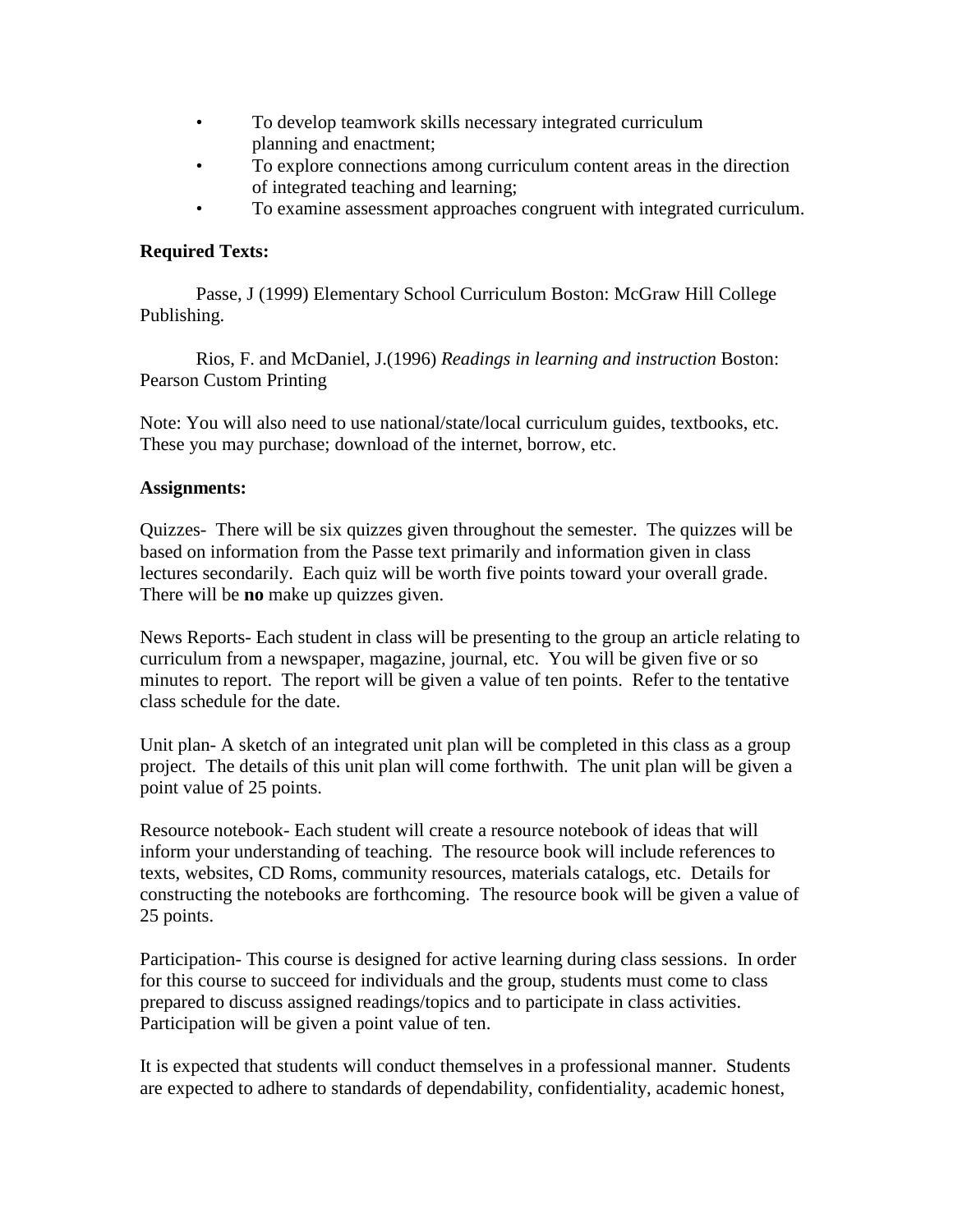and writing achievement. Please read the university policy on academic honesty in the student guidebook. Points will deducted if assignments are submitted late (10% penalty per day late. No credit will be awarded if the assignment is one week late.)

Attendance- It is College of Education Policy that a student cannot receive a grade of A if that student is absent for two class sessions. Please make sure you attend all sessions of this course. Tardiness will also affect grade. Please refer to the College of Education standards for attendance.

#### **Assignment Points Scale:**

| <b>Assignment</b>      |       | <b>Points</b> |
|------------------------|-------|---------------|
| Quizzes- 5 points each |       | 30            |
| <b>News Reports</b>    |       | 10            |
| <b>Unit Plan</b>       |       | 25            |
| <b>Resource Guide</b>  |       | 25            |
| Participation          |       | 10            |
|                        | Total | 100           |

## **Grading Scale**

**A=** 90-100**, A-=**90-92**, B+=** 87-89**, B=** 83-86**, B-=** 80-82**, C+=** 77-79**, C=** 73-76**, C-=** 70- 72, **D**= 60-69, **F**=0-59.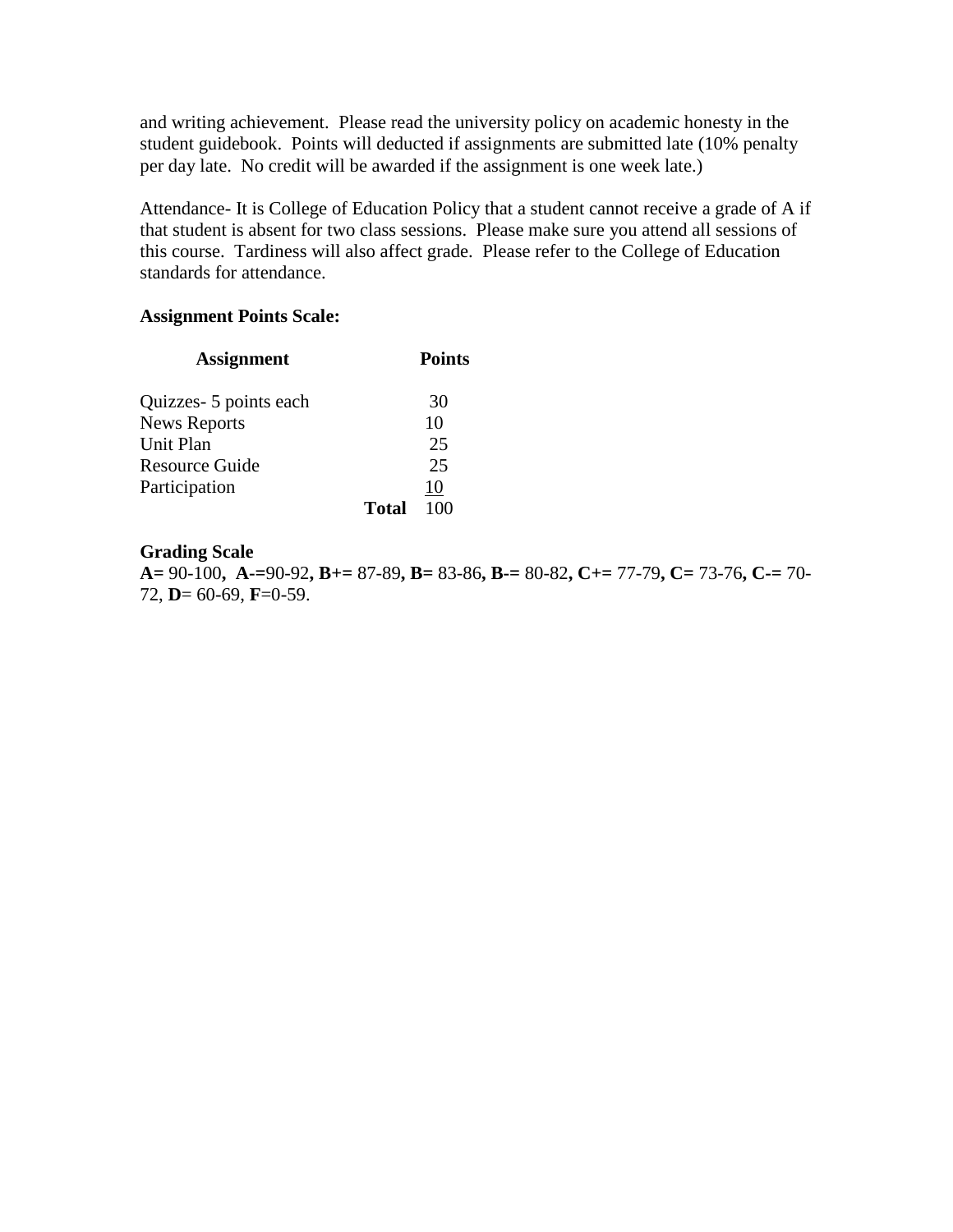| <b>Date</b> | <b>Topic</b>                                                                                                                     | <b>Assignment</b>                                                                         |
|-------------|----------------------------------------------------------------------------------------------------------------------------------|-------------------------------------------------------------------------------------------|
| 2/4/02      | Class Introduction: What goes on in school?                                                                                      | Group Formation- Unit<br>Groups                                                           |
| 2/11/02     | Hanson Conference- Please Attend<br>Readings: Passe, Chapter 1, pgs. 3-10 and<br>Chapter 4, pgs. 60-77.                          | <b>Quiz-Passe Reading</b><br>Take Home Exam                                               |
| 2/18/02     | Concept Development- Grant Wiggins and<br>Backwards Design.                                                                      | Bring: California State<br><b>Standards Document to</b><br>class.                         |
| 2/25/02     | <b>Resource Guide: Parameters</b>                                                                                                | Bring in your unit concepts<br>and a rough outline of<br>supporting understandings        |
| 3/4/02      | Integrated Unit Design-Implications and<br>Applications<br>Readings: Passe, Chapters 11 and 12, pgs.<br>198-244.                 | <b>Quiz-Passe Reading</b>                                                                 |
| 3/11/02     | Unit Workshop-Scope and Sequence<br>Reading: Passe, Appendix, pgs. 277-295                                                       | <b>Quiz-Passe Reading</b>                                                                 |
| 3/18/02     | Unit Workshop-Accommodation to different<br>learning styles                                                                      | Bring rough draft of<br>resource guide                                                    |
| 3/25/02     | Social Studies: Issues in Curriculum Design<br>Reading, Passe, Chapter 5, pgs. 81-101                                            | Application: Fact vs.<br>Generalization- in class<br>writing<br><b>Quiz-Passe Reading</b> |
| 4/8/02      | Mathematics: Issues in Curriculum Design<br>Reading: Passe, Chapter 8, pgs. 145-159.<br>Application: Math Menu Formats           | <b>Quiz-Passe Reading</b>                                                                 |
| 4/15/02     | <b>Assessment- Models and Rubrics</b>                                                                                            | Assignment-Begin to<br>develop rubrics for your<br>unit                                   |
| 4/22/02     | Service Learning- Guest Lecturer, Dr. Janet<br>McDaniel, College of Education, California<br><b>State University, San Marcos</b> | Due-Bring in assessment<br>section of your unit                                           |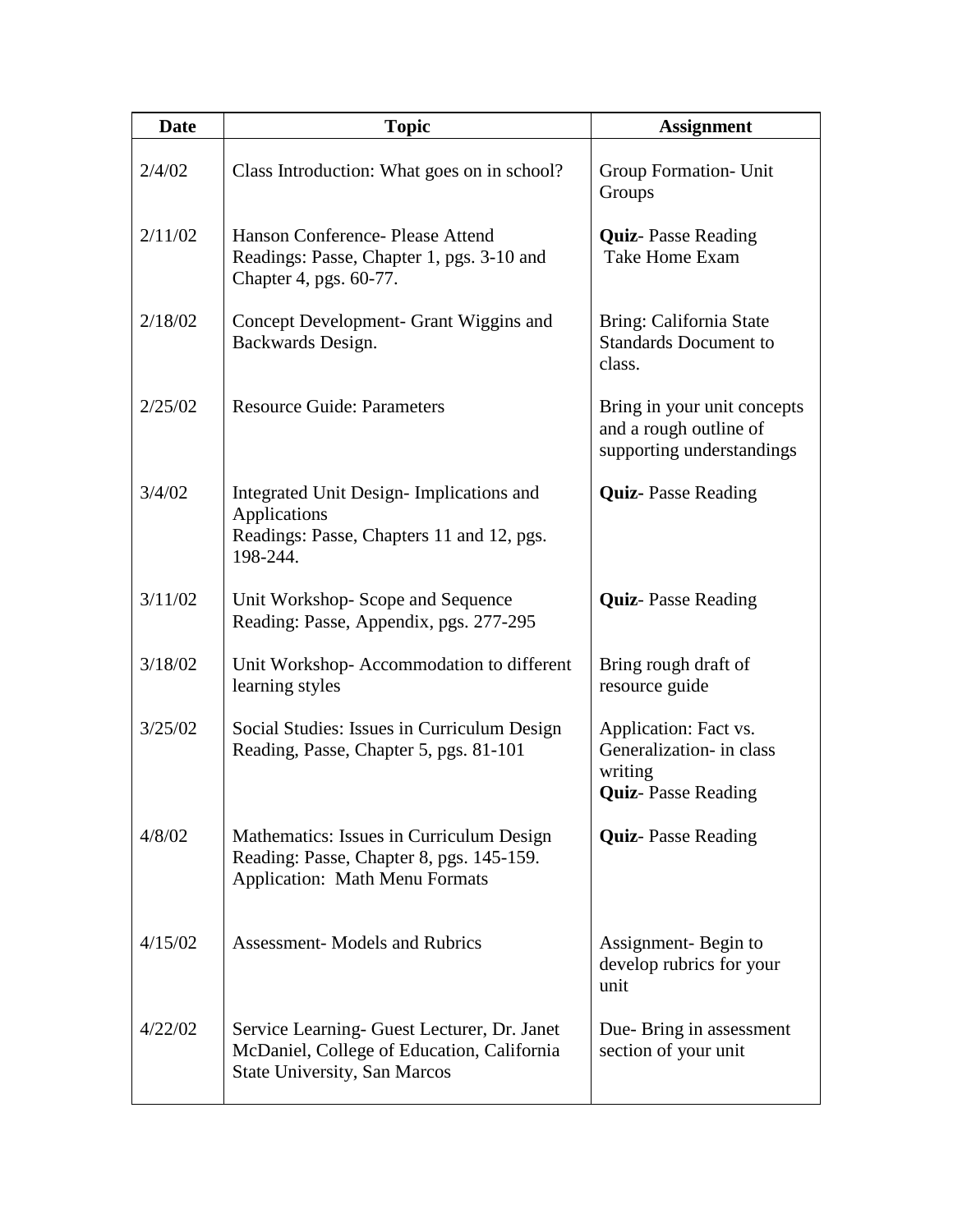| 4/29/02                   | <b>News Report Presentations</b>                                                     | You will each have five<br>minutes to present your<br>article<br>Due- Unit Plan Rough<br>Drafts |
|---------------------------|--------------------------------------------------------------------------------------|-------------------------------------------------------------------------------------------------|
| 5/6/02                    | Science and Health-Issues in Curriculum<br>Design<br>Reading, Passe, Chapter 102-117 | <b>Quiz-Passe Reading</b>                                                                       |
| 5/13/02<br>and<br>5/20/02 | Unit plan Reports                                                                    | Bring in Final Unit plans                                                                       |

**Note:** The course schedule provided here is tentative. The instructors reserves the right to change the schedule as need during the course of the semester.

# **APPENDIX A**

**CROSSCULTURAL, LANGUAGE, AND ACADEMIC DEVELOPMENT (CLAD)**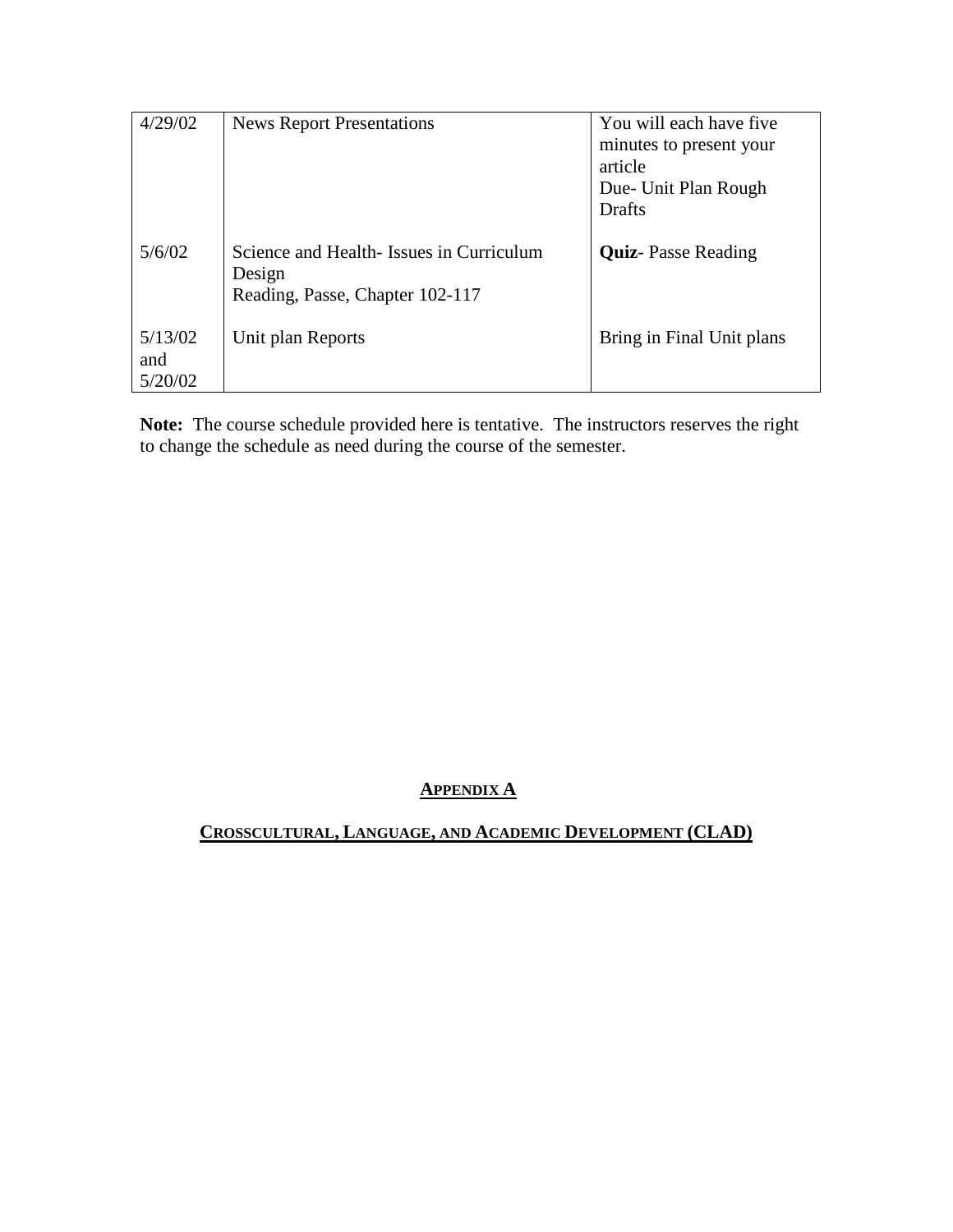| TEST 1: LANGUAGE                                                                                                                                | <b>TEST 2: METHODOLOGY</b>                                                                                                  | TEST 3:                                                                                            |
|-------------------------------------------------------------------------------------------------------------------------------------------------|-----------------------------------------------------------------------------------------------------------------------------|----------------------------------------------------------------------------------------------------|
| <b>STRUCTURE</b>                                                                                                                                | OF BILINGUAL, ENGLISH                                                                                                       | <b>CULTURE</b>                                                                                     |
| <b>AND</b>                                                                                                                                      | LANGUAGE DEVELOPMENT,                                                                                                       | <b>AND</b>                                                                                         |
| <b>FIRST-AND SECOND-</b>                                                                                                                        | <b>AND</b>                                                                                                                  | <b>CULTURAL DIVERSITY</b>                                                                          |
| <b>LANGUAGE DEVELOPMENT</b>                                                                                                                     | <b>CONTENT INSTRUCTION</b>                                                                                                  |                                                                                                    |
| I. Language Structure and Use:<br><b>Universals and Differences</b><br>(including the structure of English)                                     | I. Theories and Methods of Bilingual<br><b>Education</b>                                                                    | I. The Nature of Culture                                                                           |
| A. The sound systems of language<br>(phonology)                                                                                                 | A. Foundations                                                                                                              | A. Definitions of culture                                                                          |
| <b>B.</b> Word formation (morphology)                                                                                                           | B. Organizational models: What works for<br>whom?                                                                           | <b>B.</b> Perceptions of culture                                                                   |
| C. Syntax                                                                                                                                       | C. Instructional strategies                                                                                                 | C. Intragroup differences (e.g., ethnicity,<br>race, generations, and micro-cultures)              |
| D. Word meaning (semantics)                                                                                                                     | II. Theories and Methods for Instruction In<br>and Through English                                                          | D. Physical geography and its effects on<br>culture                                                |
| E. Language in context                                                                                                                          | A. Teacher delivery for both English language<br>development and content instruction                                        | E. Cultural congruence                                                                             |
| F. Written discourse                                                                                                                            | <b>B.</b> Approaches with a focus on English<br>language development                                                        | II. Manifestations of Culture: Learning<br><b>About Students</b>                                   |
| G. Oral discourse                                                                                                                               | C. Approaches with a focus on content area<br>instruction (specially designed academic<br>instruction delivered in English) | A. What teachers should learn about their<br>students                                              |
| H. Nonverbal communication                                                                                                                      | D. Working with paraprofessionals                                                                                           | <b>B.</b> How teachers can learn about their<br>students                                           |
| II. Theories and Factors in First- and<br><b>Second-Language Development</b>                                                                    | <b>III.</b> Language and Content Area Assessment                                                                            | C.How teachers can use what they learn<br>about their students (culturally<br>responsive pedagogy) |
| A. Historical and current theories and models<br>of language analysis that have implications<br>for second-language development and<br>pedagogy | A. Purpose                                                                                                                  | <b>III.</b> Cultural Contact                                                                       |
| B. Psychological factors affecting first- and<br>second-language development                                                                    | <b>B.</b> Methods                                                                                                           | A. Concepts of cultural contact                                                                    |
| C. Socio-cultural factors affecting first- and<br>second-language development                                                                   | C. State mandates                                                                                                           | <b>B.</b> Stages of individual cultural contact                                                    |
| D. Pedagogical factors affecting first- and<br>second-language development                                                                      | D. Limitations of assessment                                                                                                | C. The dynamics of prejudice                                                                       |
| E. Political factors affecting first- and second-<br>language development                                                                       | E. Technical concepts                                                                                                       | D. Strategies for conflict resolution                                                              |